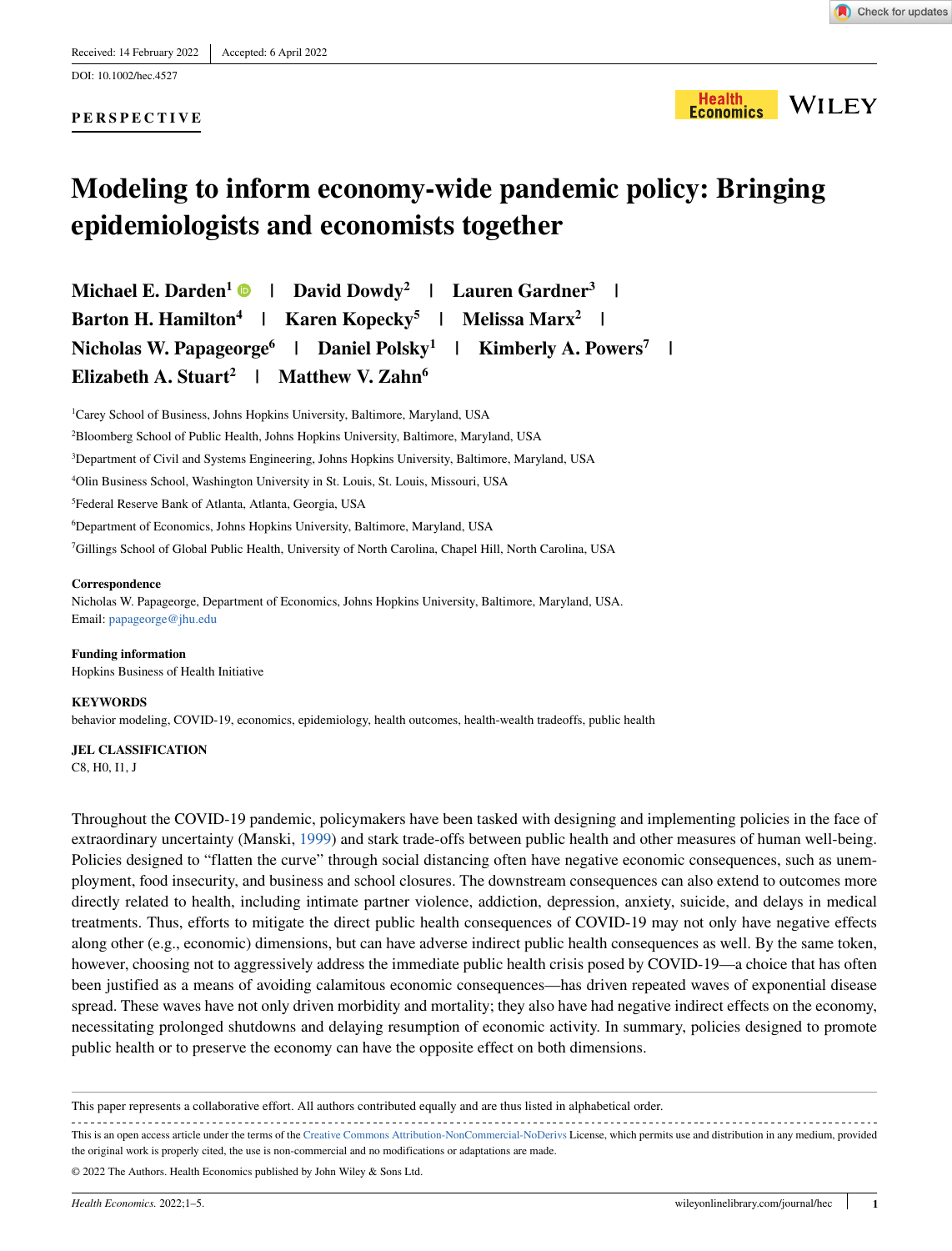# **2** WILEY-**Franchis** DARDEN ET AL.

Both epidemiologists and economists have been called upon to analyze and forecast the complex ways that public policy during a pandemic affects the interplay between health and other measures of well-being (sometimes called "health-wealth tradeoffs," a shorthand we adopt). Unfortunately, the perspectives provided from these two fields have often appeared to be in conflict. This need not be the case. Economists and epidemiologists each use mathematical models to make ex ante policy recommendations. This means that a model of people, a pathogen, and their interaction is built and then used to predict outcomes under different policies *before they are chosen and implemented*. [1](#page-4-1) While the tools employed to formulate these models are similar, which should enable communication across disciplines about respective approaches to pandemic policy, in fact, differences between these disciplines emerge because epidemiology and economics have traditionally tailored their models and techniques toward different questions and objectives. These different emphases often translate, in practice, into different modeling assumptions that, in turn, can produce diverging policy prescriptions.

A key difference is that epidemiologists and economists often think differently about human behavior during a pandemic. Both groups recognize that there are feedback mechanisms between the pathogen, the population, and individual choices. Models from both disciplines incorporate how behavior may shift during different phases of the epidemic. Thus, for example, it is not controversial in either group that, as a pandemic wave subsides, individuals are more likely to engage in behavior that is conducive to transmission. Key differences lie, however, in how much emphasis is placed on (a) understanding the degree to which behavior shifts occur (and the corresponding impacts on infection transmission), (b) the primary factors considered that might drive that behavior, and (c) balancing health outcomes with non-health outcomes. Epidemiologic models generally emphasize understanding of health outcomes; thus, behavior shifts, and drivers thereof, are considered important largely to the extent that they affect public health. Economic models, by contrast, generally emphasize health-wealth tradeoffs; thus, understanding economic implications and drivers of behavior change is often seen as a primary goal of the model rather than as a "means to an end" of understanding health outcomes.<sup>[2](#page-4-2)</sup>

These differences in emphasis open both disciplines to critique. A reasonable critique of most economic models is that they impose strong and unrealistic assumptions on disease and transmission dynamics and ignore important heterogeneity in individual disease susceptibility, infectiousness, and/or severity. For example, the canonical Grossman model of health capital takes an extremely simplified, unidimensional view of health and health risk—agents want health largely to be productive in other dimensions. In contrast, a reasonable critique of most epidemiological models is that they fail to explicitly model the preferences and constraints that drive individual decision-making, leading to poor predictions of how individuals respond to evolving disease risk and fundamental health-wealth trade-offs. For example, in the standard epidemiological Susceptible, Exposed, Infectious, Recovered (SEIR) model, individual susceptibility is given by an identity rather than by a flexible function from a model of decision-making capturing heterogeneous endogenous behavior change.

Conflicting policy recommendations arising from the two disciplines, while an understandable outcome of their different approaches, are costly. They contribute to uncertainty, help to perpetuate a general lack of trust in science, and undermine the role of science in guiding policy. In today's highly polarized environment, when even scientifically grounded ways out of the crisis (such as scale-up of highly effective vaccines) are called into question, lack of consensus leads to confusion at best and exploitation of scientific findings at worst. A policymaker attempting to "follow the science" can be left to sift through two different sets of modeling results—one from an epidemiological perspective that lacks explicit consideration of economic outcomes or individual health-wealth tradeoffs, and one with an economic framing that omits important features of disease dynamics and linkage of policy to health outcomes.

In response to this "crisis of communication," we convened a group of scholars from epidemiology, economics, and related fields (e.g., statistics, engineering, and health policy) to discuss modeling economy-wide pandemics, which we define as infectious disease epidemics that are large enough to affect the aggregate economy (e.g., economic growth, GDP, or employment) so that economic and public health impacts must be addressed simultaneously.<sup>[3](#page-4-3)</sup> The goal of these discussions was to chart a path forward for more effective synergy between disciplines. The spirit of this conversation was to foster communication between economists and epidemiologists—who are methodologically capable of critiquing each other's models but often unaware of the historical reasons or theoretical grounds for selecting certain approaches. Such communication would enable experts from each field to: (a) better understand the conceptual underpinnings of models from the other discipline; (b) obtain input as to the potential weaknesses of their own models from the perspective of the other discipline; (c) develop consensus about how to balance results from potentially divergent models from the two fields; (d) agree on the data that might be most important to collect; and (e) discuss which methodological or theoretical aspects of each discipline might be most important to consider incorporating to improve future pandemic models.

Our discussion centers on the idea that the best path forward is to recognize differences across disciplines and to address them as directly as we can through policy built upon collaborative science. Of course, consensus is not always possible. But if epidemiologists and economists jointly tackle pandemic policy analyses, we believe they are likely to come to a more fully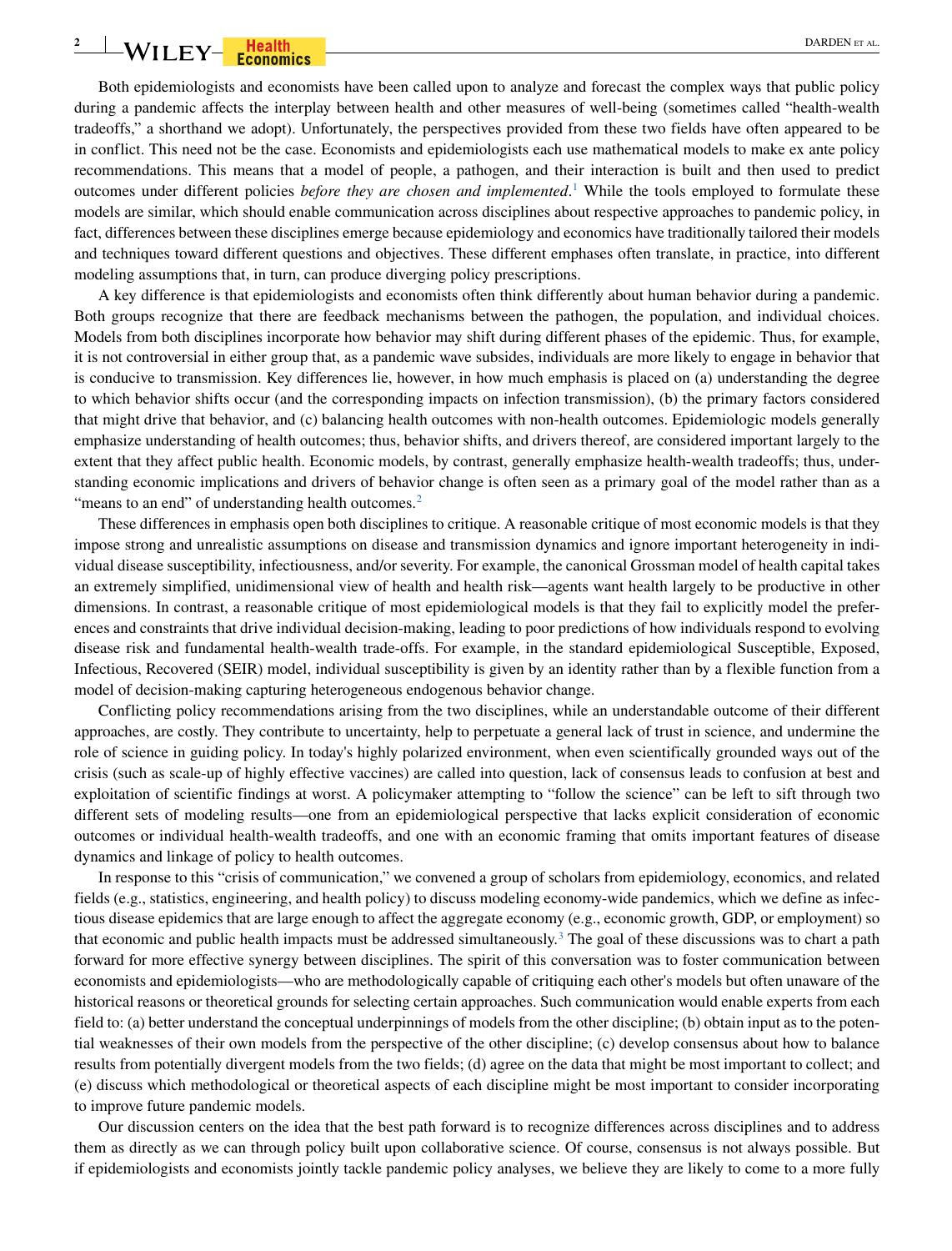# $\overline{\text{BARDEN ETAL.}}$  **BARDEN ET AL.**  $\overline{\text{Bash}}$   $\overline{\text{Beath}}$   $\overline{\text{Beath}}$   $\overline{\text{Bosh}}$   $\overline{\text{Bosh}}$   $\overline{\text{Bosh}}$   $\overline{\text{B}}$

informed view, and to arrive at a set of conclusions that both groups can comfortably accept and communicate to policymakers. Serious efforts to collaborate and to build consensus across disciplines can help to avoid dangerous pitfalls, such as the proliferation of extreme viewpoints with little scientific support, which feed facile—and often political—narratives. To highlight two extremes, consider Murray [\(2020](#page-4-4)) and Herby et al. [\(2022](#page-4-5)). While Murray ([2020\)](#page-4-4) suggests the need for collaboration across disciplines, she concludes that "we need not choose between a healthy public and a healthy economy!" which downplays that a pandemic presents policymakers with difficult tradeoffs between population health and other forms of well-being. At the opposite extreme, Herby et al. ([2022\)](#page-4-5) claim that lockdowns are ineffective at reducing virus spread. Neither position is supported by an overwhelming preponderance of evidence suggesting that lockdowns (along with other extraordinary measures designed to protect public health) entail both massive social benefits and massive social costs—and should be analyzed as such.

To provide an anchoring example of the differences in approach commonly taken by epidemiological and economic pandemic models, our group of scholars considered a hypothetical context in which a model might inform policy decisions related to COVID-19. We settled on restaurant capacity restrictions as a tangible scenario in which both epidemiological and economic data and approaches could be brought to bear. In suggesting models to evaluate restaurant capacity constraints during a pandemic, experts in each discipline considered both individual behavior and the spread of infection, but neglected elements that the other discipline would consider to be essential. Members of both disciplines agreed on the importance of: (a) considering health and economic outcomes together; (b) using data to inform differential disease transmission (i.e., mixing patterns, infection progression) and endogenous behavioral responses; and (c) making the model realistic in terms of disease burden and human behavior. However, the relative prioritization of these different elements differed dramatically. Epidemiologists were willing to accept strong simplifying assumptions in the realm of economic outcomes, data on endogenous behavior, and the mechanisms by which individual people might respond to policies; whereas economists were willing to accept equally strong assumptions regarding outcomes of disease spread, data on heterogeneous mixing patterns, and realism in terms of calibrating the model to population-level disease burden.

The example above illustrates the potential benefits of closer collaboration between economists and epidemiologists in economy-wide pandemic modeling (and, indeed, other economy-wide public health crises). First, experts in both fields have the capacity to improve models from the other discipline, not least by simply identifying critical omissions and explaining their importance. For example, as economists were describing their proposed modeling approach, epidemiologists in our group described how such models could do a better job of incorporating key features of the underlying transmission dynamics and calibrating to population-level epidemiological indicators. Similarly, when epidemiologists described their model, economists noted how richer heterogeneity in endogenous behavioral responses could be included. Thus, it is not that either discipline's modeling approach was incapable of accounting for the priorities of the other; rather, the "fatal flaws" identified in each discipline's model largely reflected a failure to prioritize elements that experts from the other discipline considered crucial. Second, through closer communication, the intrinsic biases of each field may be partially mitigated. Epidemiological models could, for example, be constructed that place more emphasis on individual behavior and preferences—while economic models could similarly be developed that incorporate greater consideration not only of disease spread itself, but also of specific health-related constraints (e.g., ICU beds, medical personnel, and ventilators). Third, bringing epidemiologists and economists together could result in recommendations that might be better trusted by decision-makers—and by extension, the general public. Rather than having to decide between models with disjointed (or even competing) results, policymakers could instead be presented with a more holistic and balanced picture, with both disciplines (and their potential disagreements) represented in the same set of results, recommendations, and considerations. In a setting of unconstrained time, resources, and data, the ideal model for informing economy-wide pandemic policy would likely be a highly detailed framework including multiple representative populations, with that framework built by a multidisciplinary team including epidemiologists and economists and incorporating granular detail on biology, disease transmission, and individual behavior. However, this longer-term work requires a foundation of mutual trust and understanding, which must first be built.

During a rapidly evolving pandemic, quick decisions are necessary, modeling resources are limited, data sources are never complete, uncertainty abounds, unexpected circumstances arise, new information emerges, and the ideal infrastructure cannot be built overnight. It is therefore unlikely that the full modeling infrastructure necessary to plan for any given pandemic can be fully operationalized in advance. A pragmatic path forward, therefore, might address the question, "How can epidemiologists, economists, and other experts start working together to produce a coherent evidence base for pandemic policymaking in the context of known constraints?" We propose a six-step approach in response.

Figure [1](#page-3-0) depicts six steps toward bringing epidemiologists and economists together for improved decision-making. The initial step is to learn each other's language and priorities. If economists learn why epidemiologists value model components such as unbiased population-level data, calibration to time-dependent disease burden, and secondary transmission, and epidemiologists begin to understand why economists use utility functions, tradeoffs, and endogenous behavior, then experts from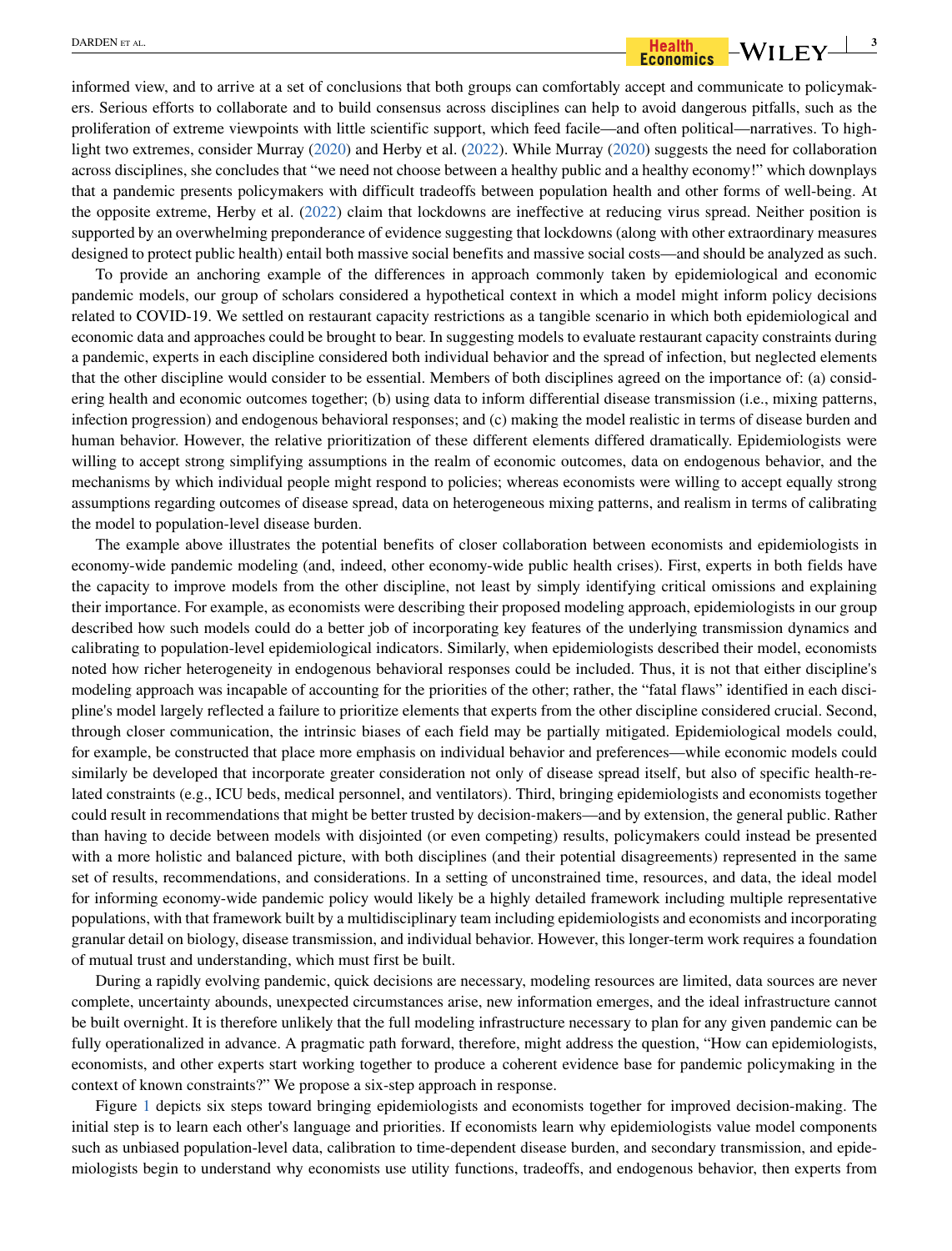

<span id="page-3-0"></span>**FIGURE 1** Six steps toward bringing epidemiologists and economists together for evidence-based pandemic decision-making

both fields can be more careful in constructing their own models. After developing something of a shared vocabulary, economists and epidemiologists could begin to form teams (before the next pandemic occurs) where they could not only continue to learn each other's language but also observe how those priorities play out in practice. Such collaboration need not (at this stage) involve developing a suite of consensus models to be fruitful. Rather, experts from both disciplines might still work in their own domains, but by observing how members of the other discipline think and act, mutual trust and respect would likely emerge.

Beyond the experience of language-learning and trust-building, epidemiologists and economists can also work together to achieve common goals. In a third step, for example, experts from each discipline tasked with guiding specific policy could come together with their potentially competing models to explicitly discuss their assumptions, thus subjecting them to challenge from experts in the other field. It is likely that such an exercise would expose assumptions not thought in one discipline to be particularly strong or limiting—but perceived by the other discipline to be fatal. With sufficient dialog, experts in both fields could potentially agree on the model modifications and data collection priorities that would be most critical to further modeling efforts.

Once a rough consensus is developed between economists and epidemiologists with respect to critical assumptions and data gaps, a sufficient foundation should exist for useful combined model-building exercises between the disciplines. In building a consensus model, experts from both fields would be explicitly forced to make compromises and thus come to terms with their own underlying disciplinary philosophical biases—and potentially overcome them. Finally, whether or not epidemiologists and economists can succeed in building combined models, we must learn to provide consistent and harmonious messaging (or clearly articulated reasons for discrepancies) to decision-makers. Only in this fashion can decision-makers receive expert advice as to how they can appropriately balance the priorities of epidemiology and economics—rather than simply receiving siloead advice from each side and being forced to make decisions between the two on their own.

#### **ACKNOWLEDGMENTS**

The project was supported by a pilot grant from the Hopkins Business of Health Initiative (HBHI) at the Johns Hopkins University. The views expressed herein are those of the authors and not necessarily those of the Federal Reserve Bank of Atlanta or the Federal Reserve System.

### **CONFLICT OF INTEREST**

The authors declare no conflict of interest.

### **DATA AVAILABILITY STATEMENT**

No data were used in preparation of this manuscript.

#### **ORCID**

*Michael E. Darden* **ID** <https://orcid.org/0000-0002-2592-3616>